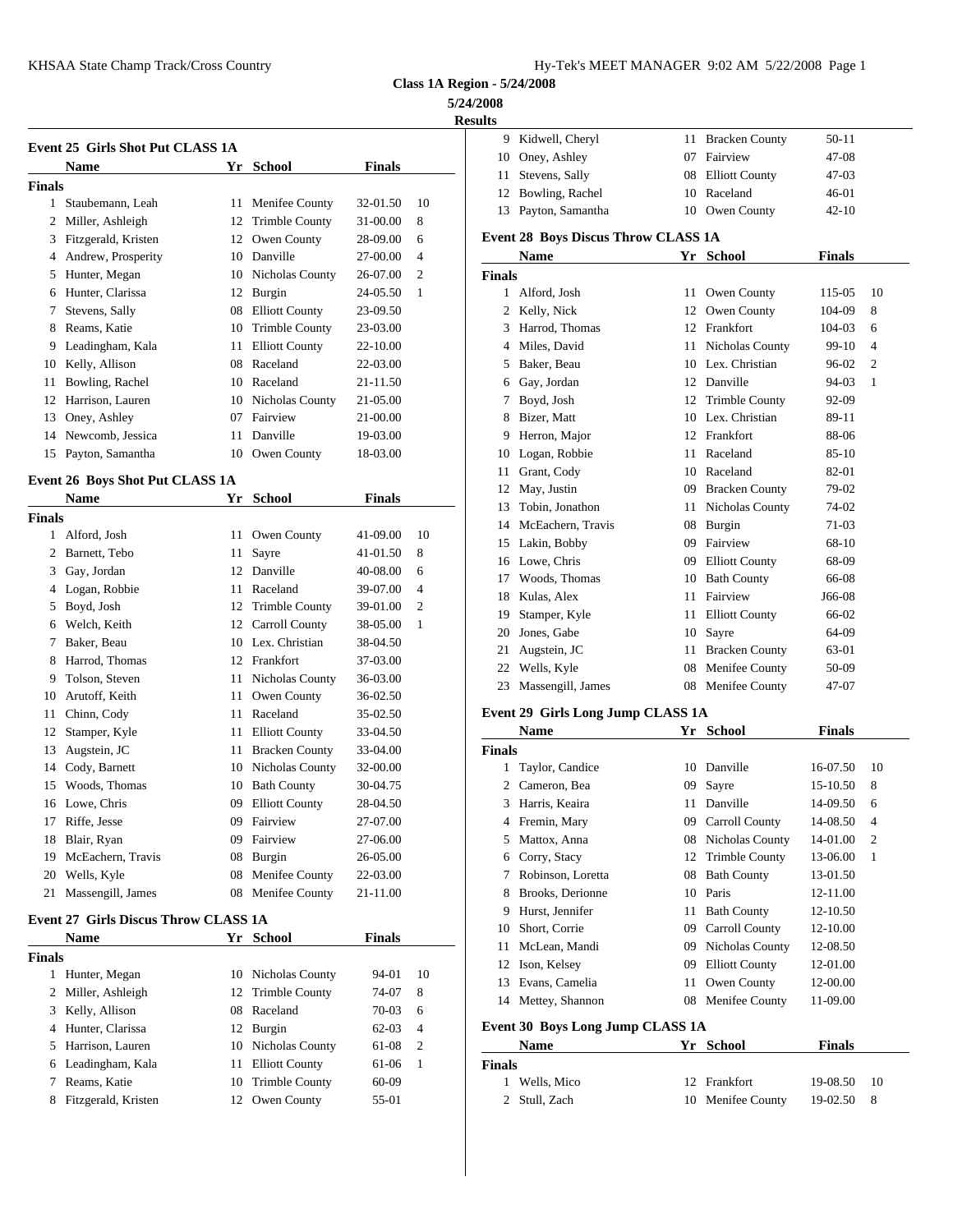| Hy-Tek's MEET MANAGER  9:02 AM  5/22/2008  Page 2 |  |
|---------------------------------------------------|--|
|---------------------------------------------------|--|

**Class 1A Region - 5/24/2008**

### **5/24/2**

**Resu** 

|    | Finals  (Event 30 Boys Long Jump CLASS 1A)       |                                           |                       |               |   | 7             | May                |
|----|--------------------------------------------------|-------------------------------------------|-----------------------|---------------|---|---------------|--------------------|
|    | <b>Name</b>                                      |                                           | Yr School             | <b>Finals</b> |   |               | Barr               |
|    | 3 Boyles, Tyler                                  |                                           | 11 Raceland           | 18-02.75      | 6 |               | Mye                |
|    | Ross, Michael                                    | 09                                        | Danville              | J18-02.75     | 4 |               | Shor               |
| 5  | Stevens, Zachary                                 |                                           | 12 Paris              | 18-01.00      | 2 |               | --- Hou            |
| 6  | Gay, Jordan                                      | 12                                        | Danville              | 17-09.00      | 1 | Event 34      |                    |
| 7  | Schween, Raphel                                  |                                           | 11 Elliott County     | 17-07.50      |   |               | Nan                |
| 8  | Pope, Caleb                                      |                                           | 08 Nicholas County    | 15-11.25      |   | <b>Finals</b> |                    |
| 9  | Barnes, Stewart                                  |                                           | 08 Trimble County     | 15-05.50      |   |               |                    |
| 10 | Shelton, TJ                                      | 10                                        | Fairview              | 15-01.75      |   |               | <b>Boy</b><br>Gree |
| 11 | Sorrell, Morgan                                  | 11                                        | <b>Bath County</b>    | 15-01.50      |   |               | Gree               |
| 12 | Grant, Tyler                                     | 09                                        | Carroll County        | 15-00.00      |   |               | War                |
| 13 | Ellis, Tyler                                     | 10                                        | <b>Bracken County</b> | 14-05.00      |   |               | Barn               |
| 14 | Rymer, Tanner                                    | 08                                        | Fairview              | 13-03.75      |   | 5             | Becl               |
| 15 | Elliott, Aarron                                  | 07                                        | <b>Elliott County</b> | 12-11.50      |   |               |                    |
|    | 16 Goodpaster, Caleb                             |                                           | 08 Burgin             | 12-02.25      |   |               | Gay,               |
| 17 | Short, Cody                                      | 09                                        | Carroll County        | 10-07.75      |   |               | Coll               |
|    | $\sim$ $\sim$ $\sim$ $\sim$ $\sim$ $\sim$ $\sim$ | $\sim$ $\sim$ $\sim$ $\sim$ $\sim$ $\sim$ |                       |               |   |               | <b>Wats</b>        |

### **Event 31 Girls Triple Jump CLASS 1A**

|        | <b>Name</b>        |    | Yr School          | <b>Finals</b> |                | 11<br><b>Broci</b> |
|--------|--------------------|----|--------------------|---------------|----------------|--------------------|
| Finals |                    |    |                    |               |                | --- Eason          |
| 1.     | Pace, Diamond      |    | 08 Danville        | 34-03.50      | -10            | Event 35 G         |
|        | 2 Harris, Keaira   |    | 11 Danville        | 31-06.25      | 8              | <b>Nam</b>         |
|        | 3 Hurst, Jennifer  | 11 | <b>Bath County</b> | 29-09.25      | 6              | <b>Finals</b>      |
|        | 4 McLean, Mandi    |    | 09 Nicholas County | 28-08.75      | $\overline{4}$ | Johns              |
|        | 5 Adams, Danyal    |    | 09 Trimble County  | 27-04.25      | - 2            | 2 Blour            |
|        | 6 Terrell, Julia   |    | 08 Fairview        | $26 - 11.00$  | -1             | 2 Craig            |
|        | 7 Ferguson, Kelsey |    | 10 Elliott County  | 25-01.75      |                | 4 Adam             |
|        | 8 Mettey, Myranda  |    | 07 Menifee County  | 23-09.50      |                | 5 McEy             |
| 9      | Lane, Haley        | 07 | Menifee County     | 23-07.00      |                |                    |
|        |                    |    |                    |               |                |                    |

# **Event 32 Boys Triple Jump CLASS 1A**

|                                                  | <b>Name</b>                                                                                                                                                                      | Yr                                                       | School                                                                                                                                           | <b>Finals</b>                                                                                                        |                                                 | гуанн                                                                 |
|--------------------------------------------------|----------------------------------------------------------------------------------------------------------------------------------------------------------------------------------|----------------------------------------------------------|--------------------------------------------------------------------------------------------------------------------------------------------------|----------------------------------------------------------------------------------------------------------------------|-------------------------------------------------|-----------------------------------------------------------------------|
| Finals                                           |                                                                                                                                                                                  |                                                          |                                                                                                                                                  |                                                                                                                      |                                                 | <b>Finals</b>                                                         |
| 1                                                | Wells, Mico                                                                                                                                                                      |                                                          | 12 Frankfort                                                                                                                                     | $44 - 06.25$                                                                                                         | 10                                              | Moon<br>1<br>Hemp<br>2                                                |
| 2<br>3<br>4<br>5<br>6<br>7<br>8<br>9<br>10<br>11 | Stull, Zach<br>Ross, Michael<br>Beckerson, William<br>Watson, Thomas<br>Stephan, Hunter<br>Gunter, Ceth<br>Sorrell, Morgan<br>Cox, Nicholas<br>Collett, Billy<br>Kelley, Matthew | 10<br>09<br>11<br>11<br>12<br>10<br>11<br>09<br>12<br>09 | Menifee County<br>Danville<br>Burgin<br>Raceland<br>Sayre<br>Fairview<br><b>Bath County</b><br><b>Bath County</b><br>Fairview<br>Nicholas County | 40-05.50<br>40-01.25<br>36-01.00<br>36-00.00<br>34-08.25<br>34-01.50<br>31-04.25<br>30-04.75<br>30-01.75<br>29-04.00 | 8<br>6<br>$\overline{4}$<br>$\overline{2}$<br>1 | 3<br>Kelly<br>Monk<br>4<br>Caudi<br>5<br>Wilso<br>6<br>1)<br>2)<br>3) |
| 12                                               | Beckerson, Alexander<br>Event 33 Girls High Jump CLASS 1A<br><b>Name</b>                                                                                                         | 07                                                       | Burgin<br>Yr School                                                                                                                              | 28-11.50<br><b>Finals</b>                                                                                            |                                                 | 4)<br>5)<br>6)                                                        |
| Finals                                           |                                                                                                                                                                                  |                                                          |                                                                                                                                                  |                                                                                                                      |                                                 | 7)                                                                    |
| 1                                                | Walker, Chelsea                                                                                                                                                                  |                                                          | 08 Menifee County                                                                                                                                | 4-06.00                                                                                                              | 10                                              | 8)<br>9)                                                              |
| 2<br>3                                           | Brickey, Shelby<br>Bridges, Kaitlin                                                                                                                                              | 10<br>10                                                 | <b>Elliott County</b><br>Fairview                                                                                                                | J4-06.00<br>J4-06.00                                                                                                 | 8<br>6                                          | 10)<br>11)                                                            |
| 4                                                | Cameron, Bea                                                                                                                                                                     | 09                                                       | Sayre                                                                                                                                            | 4-04.00                                                                                                              | $\overline{4}$                                  | 12)                                                                   |
| 5<br>6                                           | Jones, Nikita<br>Corry, Stacy                                                                                                                                                    | 12<br>12                                                 | Paris<br><b>Trimble County</b>                                                                                                                   | J4-04.00<br>J4-04.00                                                                                                 | $\overline{2}$<br>1                             | 13)<br>14)                                                            |
|                                                  |                                                                                                                                                                                  |                                                          |                                                                                                                                                  |                                                                                                                      |                                                 |                                                                       |

| 2008          |                                                     |                    |               |                |
|---------------|-----------------------------------------------------|--------------------|---------------|----------------|
| ults          |                                                     |                    |               |                |
|               | 7 Mayes, Rebekah                                    | 10 Rose Hill       | 4-02.00       |                |
|               | 8 Barnes, Kayla                                     | 08 Trimble County  | J4-02.00      |                |
| $---$         | Myers, Talaken                                      | 11 Paris           | NH            |                |
|               | --- Short, Corrie                                   | 09 Carroll County  | NH            |                |
|               | --- Houston, Elisha                                 | 09 Danville        | NH            |                |
|               | Event 34 Boys High Jump CLASS 1A<br>Name            | Yr School          | <b>Finals</b> |                |
| <b>Finals</b> |                                                     |                    |               |                |
|               | 1 Boyles, Tyler                                     | 11 Raceland        | 5-08.00       | 10             |
|               | 2 Greene, Patrick                                   | 10 Menifee County  | 5-06.00       | 7              |
|               | 2 Greene, Blake                                     | 10 Menifee County  | 5-06.00       | 7              |
|               | 4 Warfield, Malcolm                                 | 10 Paris           | J5-06.00      | 4              |
|               | 5 Barnes, Stewart                                   | 08 Trimble County  | 5-04.00       | 1.5            |
|               | 5 Beckerson, William                                | 11 Burgin          | 5-04.00       | 1.5            |
|               | 7 Gay, Jordan                                       | 12 Danville        | J5-04.00      |                |
|               | 8 Collins, D'Athony                                 | 10 Carroll County  | J5-04.00      |                |
|               | 9 Watson, Thomas                                    | 11 Raceland        | 5-02.00       |                |
|               | 10 Gilliland, Cade                                  | 11 Nicholas County | 5-00.00       |                |
|               | 11 Brocious, Kory                                   | 11 Carroll County  | J5-00.00      |                |
|               | --- Eason, Anthony                                  | 11 Sayre           | NH            |                |
|               |                                                     |                    |               |                |
|               | <b>Event 35 Girls Pole Vault CLASS 1A</b><br>Name   | Yr School          | <b>Finals</b> |                |
| <b>Finals</b> |                                                     |                    |               |                |
|               | 1 Johnson, Katie                                    | 09 Bath County     | 7-00.00       | 10             |
|               | 2 Blount, Amanda                                    | 10 Bath County     | 6-06.00       | 7              |
|               | 2 Craig, Dani                                       | 08 Fairview        | 6-06.00       | 7              |
|               | 4 Adams, Danyal                                     | 09 Trimble County  | J6-06.00      | 4              |
|               | 5 McEwen, Brittany                                  | 08 Raceland        | 5-06.00       | 2              |
|               | Event 36 Boys Pole Vault CLASS 1A                   |                    |               |                |
|               | Name                                                | Yr School          | Finals        |                |
| <b>Finals</b> |                                                     |                    |               |                |
|               | 1 Mooney, Keegan                                    | 12 Bath County     | 11-06.00      | 10             |
|               | 2 Hempel, Byron                                     | 10 Danville        | 10-00.00      | 8              |
|               | 3 Kelly, Cody                                       | 10 Raceland        | 8-00.00       | 6              |
|               | 4 Monk, Wes                                         | 10 Raceland        | 7-06.00       | 4              |
|               | 5 Caudill, Dalton                                   | 10 Bath County     | J7-06.00      | $\mathfrak{D}$ |
|               | 6 Wilson, Richard                                   | 12 Trimble County  | 7-00.00       | 1              |
|               |                                                     |                    |               |                |
|               | Women - CLASS 1A - Team Rankings - 18 Events Scored |                    |               |                |
|               | 1) Danville                                         |                    |               | 159            |
|               | 2) Fairview                                         |                    |               | 63             |
|               | 3) Lexington Christian                              |                    |               | 62             |
|               | 4) Trimble County                                   |                    |               | 48             |
|               | 5) Owen County                                      |                    |               | 42             |
|               | 6) Sayre                                            |                    |               | 26             |
|               | 7) Menifee County                                   |                    |               | 25             |
|               | 8) Carroll County                                   |                    |               | 24             |
|               | 9) Bath County                                      |                    |               | 23<br>22       |
|               | 10) Nicholas County<br>11) Frankfort                |                    |               | 20             |
|               | 12) Rose Hill Christian                             |                    |               | 12             |
|               | 13) Elliott County                                  |                    |               | 10             |
|               | 14) Raceland                                        |                    |               | $\,$ 8 $\,$    |
|               |                                                     |                    |               |                |

14) Paris 8<br>16) Burgin 5

16) Burgin